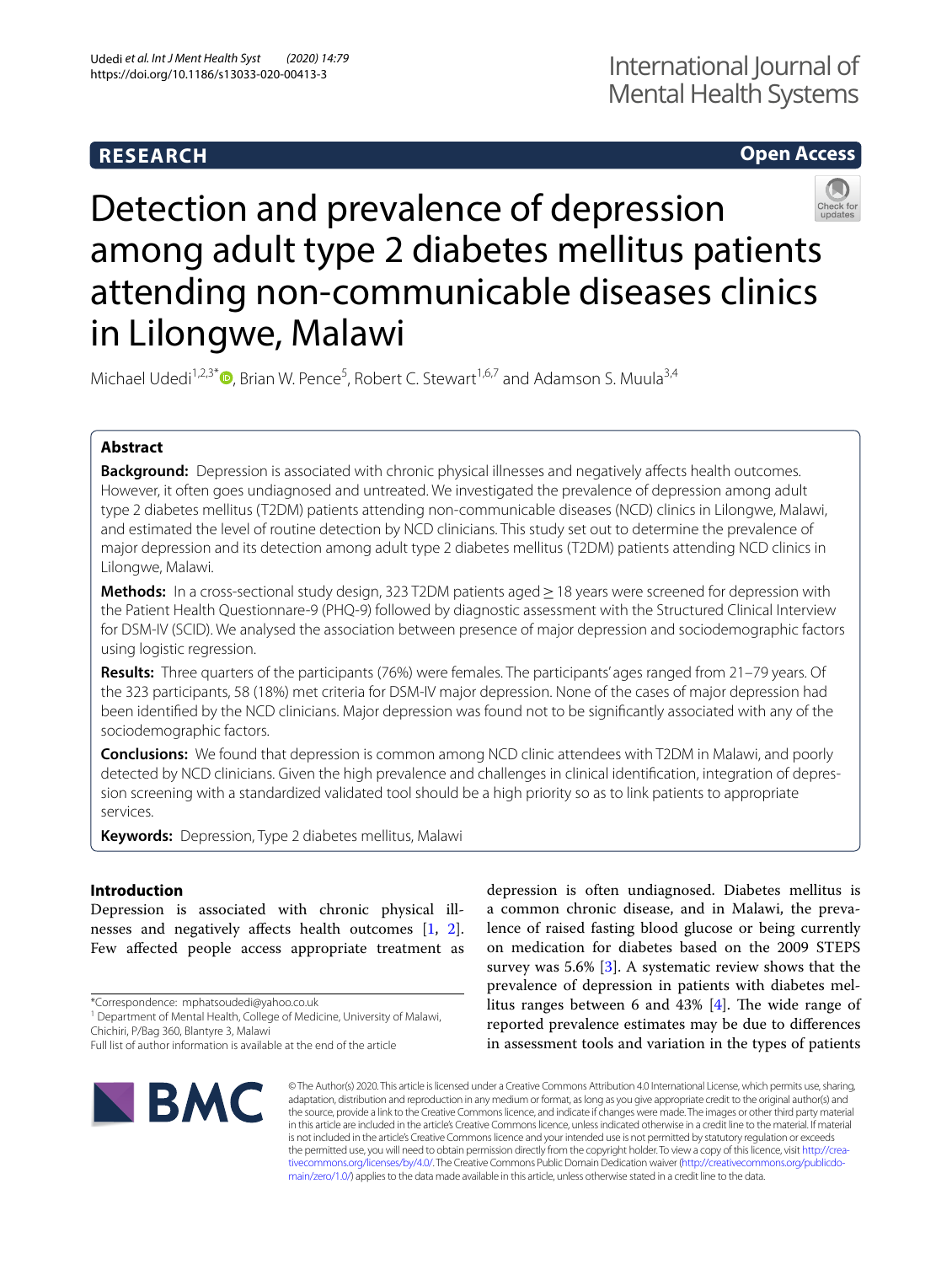in the studies cohorts. Depression in patients with diabetes is often associated with poor glycaemic control, poor adherence to medication, and rapid development of complications [\[5](#page-5-4)[–7\]](#page-5-5). For instance a diabetic complication such as diabetic neuropathy is associated with reduced quality of life, poor sleep, depression and anxiety [[8\]](#page-5-6). Comorbid depression is associated with a decrease in metabolic control, poor adherence to medication and diet regimens, a reduction in quality of life, and an increase in health care expenditures. Consequently, poor metabolic control may exacerbate depression and diminish response to depression treatment [\[9](#page-6-0)]. Evidence indicates that depression complicate diabetes management, increase the length of hospital stays, and almost doubled the cost of diabetes management [[10\]](#page-6-1). Literature also suggests that duration of diabetes infuences depressive symptoms [[11](#page-6-2)]. Furthermore, depression is often undiagnosed and untreated in this patient population [[12](#page-6-3)[–16](#page-6-4)]. Despite the high prevalence and its impact on diabetes, the potential for depression treatment to improve diabetes care outcomes has received little attention in both low and middle income countries  $(LMIC)$   $[17–19]$  $[17–19]$  $[17–19]$  $[17–19]$ , and high income countries. In LMIC this lack of attention is partly because of limited capacity in depression management and the absence of any routine practice to identify and manage depression in NCD care.

Malawi is facing a growing challenge of non-communicable diseases (NCD), including diabetes mellitus [[20–](#page-6-7)[23](#page-6-8)]. Furthermore, Malawi has a large treatment gap for common mental disorders including depression with a limited number of mental health professionals serving a population of>18 million. Prevalence of depression between 19 and 30% has been reported among adult primary care attendees in Malawi [[24](#page-6-9), [25](#page-6-10)]; none of these cases of depression were identifed by clinicians in routine care  $[24, 25]$  $[24, 25]$  $[24, 25]$  $[24, 25]$ . There are no published data regarding the prevalence of depression among patients with diabetes attending NCD clinics, or of levels of detection by clinic staf. Currently, there is no routine screening for depression in the NCD clinics in the country.

Therefore, the aim of this study was to determine the prevalence of major depression and its detection by clinicians among adult type 2 diabetes mellitus (T2DM) patients attending NCD clinics in Lilongwe, Malawi.

# **Materials and methods**

## **Setting and participants**

We carried out a cross-sectional study from December 2017 till April 2018 among patients sufering from diabetes mellitus. We conducted the study at two diabetes clinics in two facilities within Lilongwe district. The catchment population of the two clinics and the stafng levels have been described elsewhere [[26\]](#page-6-11). The patients attending to the clinics are not routinely screened for any mental health problems. We included adult patients with T2DM who provided consent to participate in the study. The exclusion criteria included patients with Type 1 diabetes mellitus, patients who were too ill, and those sufering from an illness causing inability to communicate.

#### **Data collection**

We collected data from consecutive adult participants with T2DM attending the diabetes clinic at the two facilities. We chose a consecutive sampling technique because it includes all patients who are accessible within the defned study time period [[27\]](#page-6-12). Participants were recruited after they had seen an NCD clinician for routine care. Participants provided written consent after which socio-demographic data was collected and were then screened using the Patient Health Questionnaire-9 (PHQ-9)  $[28]$  $[28]$  by a research assistant. The PHQ-9 is a 9-item screening tool which is widely used in clinical practice and research. The PHQ-9 Chichewa version has been validated in Malawi and described elsewhere [\[29\]](#page-6-14). All participants who underwent PHQ-9 screening were requested to meet the Structured Clinical Interview for DSM-IV (SCID) [[30](#page-6-15)] interviewer after their clinical consultation. The participants later completed the diagnostic interview administered by the SCID interviewer who was masked from the PHQ-9 scores of the participants. The SCID was used to make a diagnosis of depression among the patients.

The clinicians working at the two facilities' NCD clinics were all clinical officers (COs). Clinical officers are para-medicals who are trained to provide general medico-surgical care; they are trained for four years consisting of 3 years' college education followed by a year of internship  $[31-34]$  $[31-34]$ . The clinicians in this study had basic mental health training as part of their clinical officer's training and were not given any extra training for this study. The clinicians reviewed the patients and made entries in the patient's medical booklet (commonly known as a health passport [[35](#page-6-18)]) as well as NCD master-cards (chronic care medical charts which are kept at the clinic). They recorded the presenting complaint, history of the presenting illness, any pertinent past history, fndings of the physical examination, diagnosis, any investigations requested and treatment provided. To assess whether depression had been detected as part of routine clinical care, data on the consultation written by the clinician was extracted from the health passports, to ascertain whether a diagnosis of depression was made or not during the clinical encounter.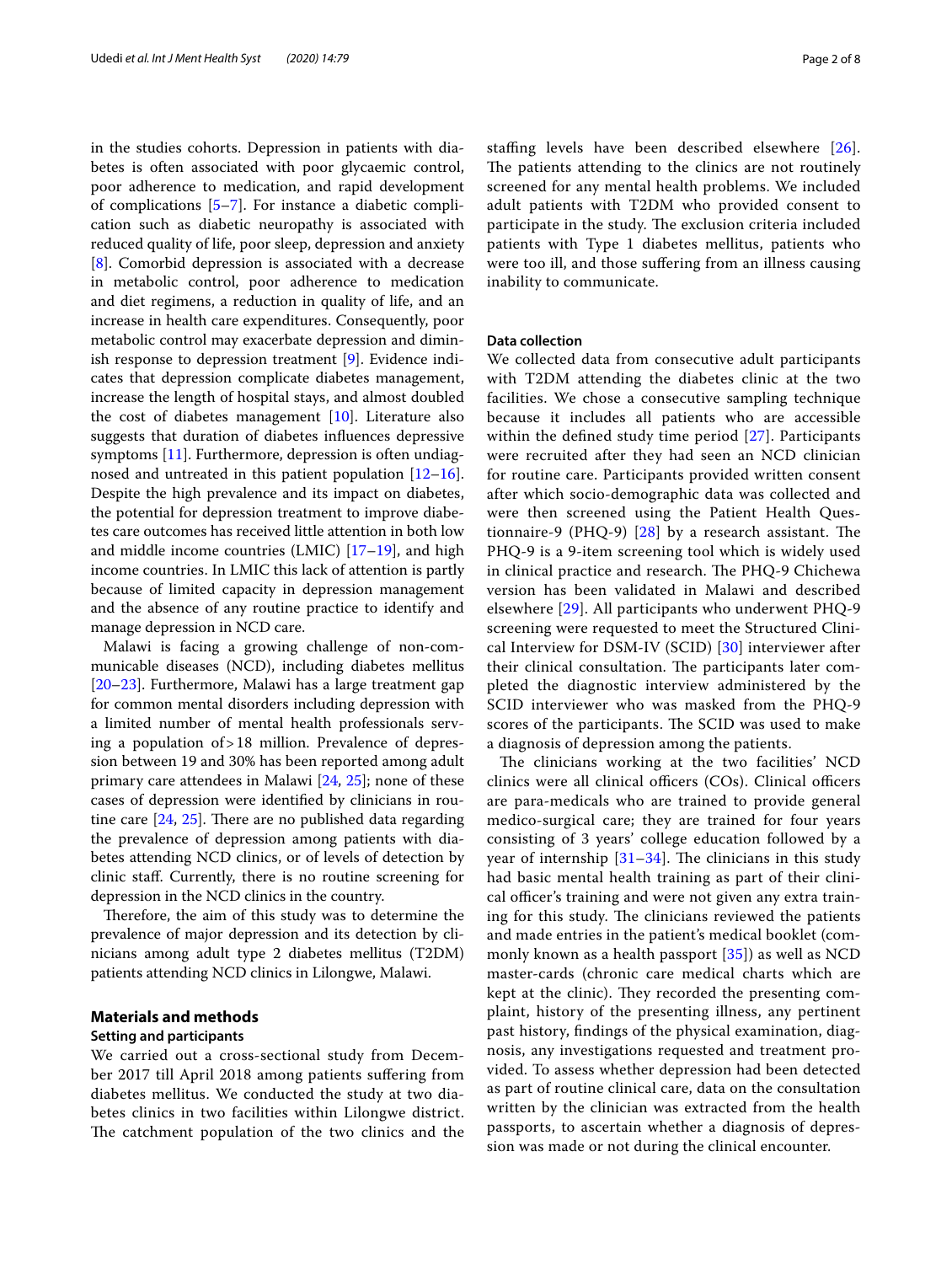#### **Data analysis**

For screening data obtained using the PHQ-9, the presence of depressive symptoms was defned as having a total score of at least 5 (PHQ-9 total score ≥ 5). PHQ-9 total scores were categorised as follows: [[36,](#page-6-19) [37\]](#page-6-20).

- 0–4No or minimal depressive symptoms
- 5–9Mild depressive symptoms
- 10–19Moderate depressive symptoms
- 20–27Severe depressive symptoms

DSM IV diagnoses obtained using the SCID were: no depression, minor depression and major depression. Sociodemographic factors measured were: age, sex, education, employment status and marital status. We analysed the association between presence of major depression and sociodemographic factors using logistic regression. Statistical analysis was carried out using both SPSS version 20.0 and Stata 14.

#### **Ethical approval**

The University of Malawi College of Medicine Research and Ethics Committee (COMREC) approved the study protocol. We obtained written informed consent from every participant and fngerprint impressions were taken from consenting participants who could not write. Privacy was maintained during the interviews with participants at the health facilities as the interviews were conducted in a room which provided both visual and audio privacy.

#### **Results**

#### **Demographic data**

Our study included all 323 participants with type 2 diabetes mellitus who were approached, consented and completed the questionnaires (PHQ-9 and SCID); there were no refusals. 244 (76%) were female. Participants' ages ranged from 21–79 years with a mean (standard deviation) of 54.0 (11.4). 8.4% of the participants were illiterate. Table [1](#page-2-0) shows patients' characteristics.

### **Severity score of depressive symptoms and prevalence of probable depression based on PHQ‑9**

The distribution of severity of depressive symptoms based on the PHQ-9 scores is shown in Table [2](#page-2-1).

#### **Prevalence of depression based on SCID**

The prevalence of DSM IV depression diagnoses based on the SCID were: no depression  $58.2\%$  (n=190),

| $21 - 30$                 | 10  | 3.1  |
|---------------------------|-----|------|
| $31 - 40$                 | 33  | 10.2 |
| $41 - 50$                 | 75  | 23.2 |
| $51 - 60$                 | 106 | 32.8 |
| $61 - 70$                 | 85  | 26.3 |
| $71 - 80$                 | 14  | 4.3  |
| المتنافية والمستنب والمنا |     |      |

**Variable Frequency (total** 

Age (years)

| $71 - 80$                | 14  | 4.3  |
|--------------------------|-----|------|
| Education                |     |      |
| No education             | 27  | 8.4  |
| Primary                  | 153 | 47.4 |
| Secondary/tertiary       | 143 | 44.3 |
| <b>Employment status</b> |     |      |
| Employed                 | 143 | 44.3 |
| Unemployed               | 180 | 55.7 |
| Gender                   |     |      |
| Male                     | 79  | 24.5 |
| Female                   | 244 | 75.5 |
| Marital status           |     |      |
| Married                  | 249 | 77.1 |
| Unmarried                | 74  | 22.9 |

#### <span id="page-2-1"></span>**Table 2 Severity score of depressive symptoms based on PHQ-9**

| Frequency<br>(total<br>$n = 323$ | Percent |
|----------------------------------|---------|
| 132                              | 40.9    |
| 111                              | 344     |
| 73                               | 22.6    |
|                                  | 22      |
|                                  |         |

minor depression 23.8% ( $n=75$ ) and major depression  $18\%$  (n = 58).

### **Distribution by major depression status and socio‑demographic characteristics based on multiple logistic regression analyses**

Major depression was found not to be signifcantly associated with any of the sociodemographic variables: education level (*p*<0.07) age, gender (*p*<0.47), marital status ( $p$ <0.92), and current employment status ( $p$ <0.34) (Table [3\)](#page-3-0).

**Percent**

#### <span id="page-2-0"></span>**Table 1 Socio-demographic characteristics of study participants**

**n=323)**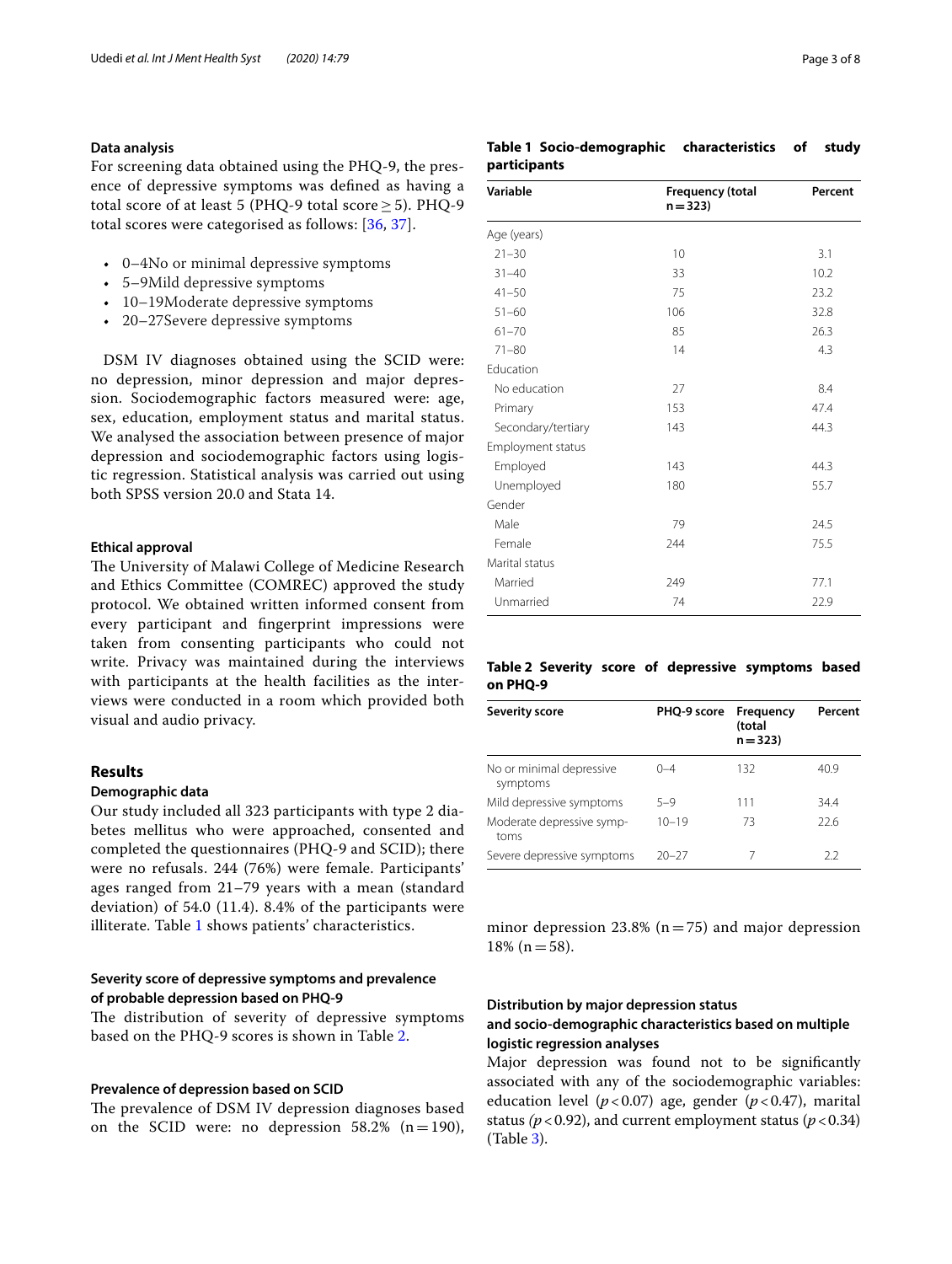| Variable          | <b>No Depression</b> |               | Depression      |      | P-value | OR      | 95% CI |       |
|-------------------|----------------------|---------------|-----------------|------|---------|---------|--------|-------|
|                   | n                    | $\frac{9}{6}$ | n               | $\%$ |         |         |        |       |
| Age (years)       |                      |               |                 |      |         |         |        |       |
| $21 - 30*$        | 9                    | 90            | $\mathbf{1}$    | 10   |         | 1 (ref) |        |       |
| $31 - 40$         | 26                   | 78.8          | $7\overline{ }$ | 21.2 | 0.442   | 2.414   | 0.255  | 22.88 |
| $41 - 50$         | 61                   | 81.3          | 14              | 18.7 | 0.617   | 1.744   | 0.191  | 15.42 |
| $51 - 60$         | 87                   | 82.1          | 19              | 17.9 | 0.667   | 1.604   | 0.187  | 13.75 |
| $61 - 70$         | 71                   | 83.5          | 14              | 16.5 | 0.762   | 1.396   | 0.167  | 12.14 |
| $71 - 80$         | 11                   | 78.6          | 3               | 21.4 | 0.624   | 1.849   | 0.158  | 21.63 |
| Education         |                      |               |                 |      |         |         |        |       |
| No education*     | 19                   | 70.4          | 8               | 29.6 |         | 1 (ref) |        |       |
| Formal education  | 246                  | 83.1          | 50              | 16.9 | 0.069   | 1.082   | 0.404  | 1.035 |
| Employment status |                      |               |                 |      |         |         |        |       |
| Employed*         | 122                  | 85.3          | 21              | 14.7 |         | 1 (ref) |        |       |
| Unemployed        | 143                  | 79.4          | 37              | 20.6 | 0.340   | 1.082   | 0.920  | 1.272 |
| Gender            |                      |               |                 |      |         |         |        |       |
| Male*             | 68                   | 86.1          | 11              | 13.9 |         | 1 (ref) |        |       |
| Female            | 197                  | 80.7          | 47              | 19.3 | 0.466   | 1.315   | 0.629  | 2.746 |
| Marital status    |                      |               |                 |      |         |         |        |       |
| Married*          | 204                  | 81.9          | 45              | 18.1 |         | 1 (ref) |        |       |
| Unmarried         | 61                   | 82.4          | 13              | 17.6 | 0.922   | 0.966   | 0.481  | 1.937 |

<span id="page-3-0"></span>**Table 3 Prevalence of major depression by individual socio-demographic characteristics in adults with type 2 diabetes mellitus based on multiple logistic regression analyses**

\* Reference category

#### **Detection of depression by NCD Clinicians**

None of the participants were diagnosed as having depression during routine clinical assessment by the NCD clinicians. This included the 58 participants who were identifed as having major or minor depression using SCID.

#### **Discussion**

Recognising a mental disorder such as depression in patients with physical illness is important in clinical management and improving patients' clinical outcomes. In this population of adult type 2 diabetes mellitus (T2DM) patients attending non communicable diseases (NCD) clinics in Lilongwe, Malawi, we investigated the prevalence and rate of routine detection of depression, fnding that 18% of participants met criteria for major depression, none of whom were detected in routine practice by the NCD clinicians.

#### **Prevalence of depression among people with T2DM**

Evidence indicate that 18%–25% of people with T2DM will meet DSM criteria for a major depressive episode using the SCID  $[11]$  $[11]$ . The prevalence of major depression in T2DM in our study is comparable to prevalence estimates of 19% and 30% found in two studies of general primary care outpatient attendees in Malawi [\[24](#page-6-9),  $25$ . There is some overlap with the populations in the previous studies as these were conducted in facilities that did not have dedicated NCD clinics, so will have included patients with T2DM. The finding of our study that one-ffth of patients with T2DM (18%) sufered from major depression is similar to the fndings of a systematic review by Roy and Lloyd where the they found a prevalence of 19.1% (range 6.5–33%) [[4\]](#page-5-3) however the fnding is considerably higher compared to that of a collaborative study carried out in 14 countries which found a prevalence of  $10.6\%$  [[38](#page-6-21)]. The rate of major depression in this study is also comparable to rates of depression in studies from Nigeria with a prevalence of 19.4% based on the SCID [[39\]](#page-6-22) and from Ethiopia with a prevalence of 17% on the Beck Depression Inventory (BDI) [\[40](#page-6-23)].

In contrast to our study, several studies in other African countries have shown higher prevalence of depression among T2DM patients. A study in Morocco found that patients with T2DM had higher prevalence of major depression  $(33.1\%)$  [\[41](#page-6-24)] while studies in South Africa found and in Egypt found 46% and 32% respectively [[39\]](#page-6-22). Similarly a systematic review conducted in Ethiopia showed that the prevalence of depression among T2DM patients was  $39.73\%$  [\[42\]](#page-6-25). In other LMICs the findings of higher prevalence of major depression are also similar. For instance a multi-centre study conducted in Pakistan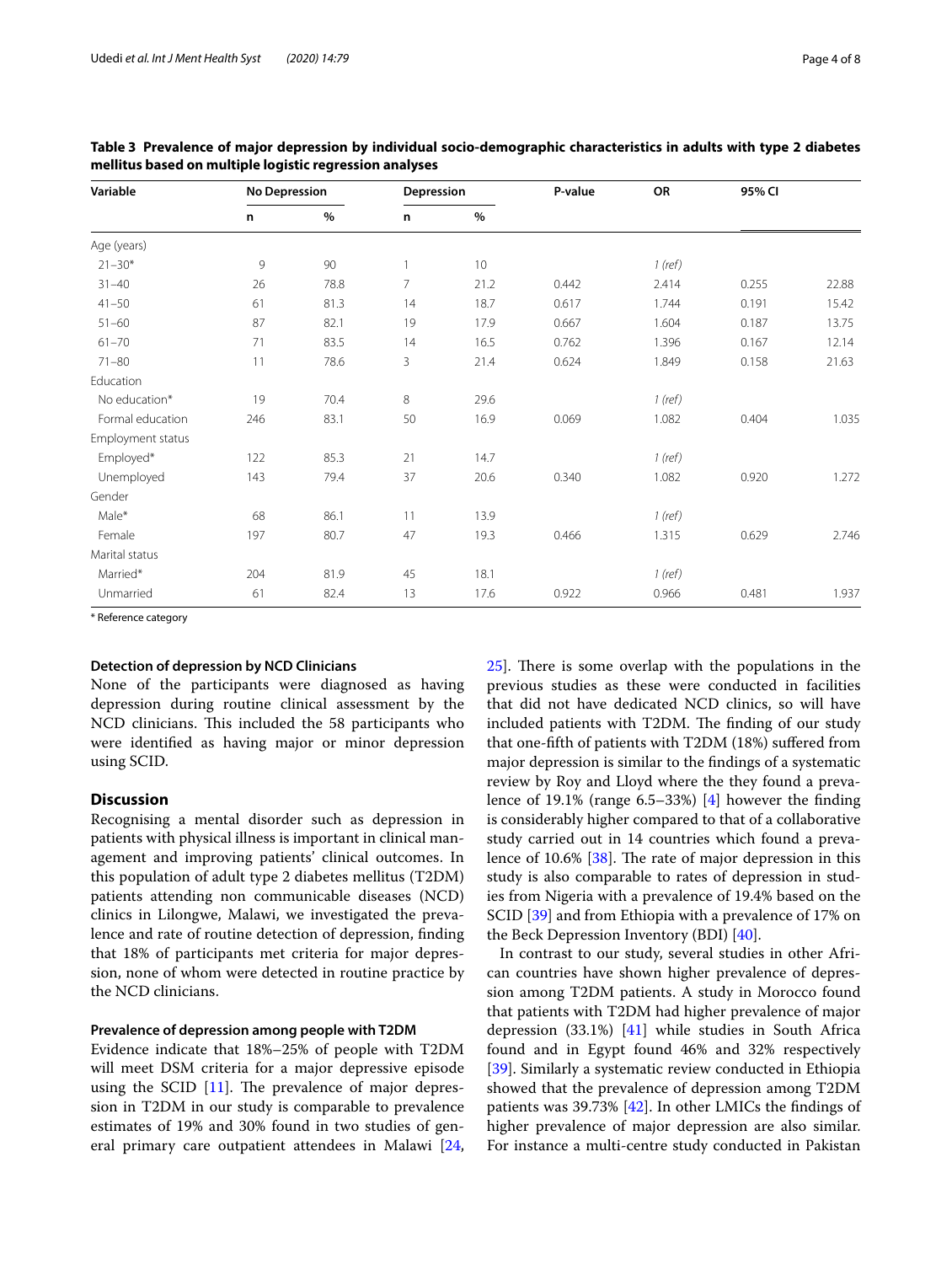found that 43.5% of T2DM patients had depression [[43\]](#page-6-26). A Mexican study also found a higher prevalence of 48.27% [[44\]](#page-6-27) compared to our study.

#### **Depression screening and diagnosis**

Depression is diagnosed using a structured clinical interview, such as the SCID and other interviews such as Composite International Diagnostic Interview (CIDI). However the interviews vary in terms of length as such they can be time-consuming therefore depression can be screened accurately using a few questions such as the PHQ-9 [[11\]](#page-6-2). A variety of screening tools for depression are available, however few have been developed for use in LMIC settings [[45](#page-6-28)]. In our study, the majority of patients (34.4%) had mild depression, 22.6% had moderate and 2.2% had severe depression based on PHQ-9 scores. Our fnding is similar to fndings in other LMICs, for instance a study in Iran that showed that 38% of patients had mild depression, 30% had moderate depression, and 13% had severe depression on the BDI [[46\]](#page-6-29). Further, the fndings are also similar to a study in Tanzania which showed that 22.1% had mild depression, and 8.2% had moderate depression while none had severe depression based on the PHQ-9 [[6\]](#page-5-7). An Indian study also found almost similar fnding which showed that 25% had mild depression, 12.5% had moderate depression, and 1.3% had severe depression on the Major Depression Inventory (MDI) [[7\]](#page-5-5). In contrast to our study, a Bangladesh study found that majority of patients (20.2%) had severe depression rather than mild to moderate depression (14.6%) using the Centre for Epidemiological Studies Depression Scale [[47\]](#page-6-30). One of the reasons could be because of the relatively small size of the data sample in the Bangladesh study compared to our study and the other reason could be the use of diferent tools.

#### **Interventions for comorbid depression and diabetes**

Most low and middle income countries have a large treatment gap for common mental disorders including depression [[48](#page-6-31)]. Studies suggest that one way of reducing the treatment gap is the integration of mental health into other health care services [[49](#page-6-32), [50\]](#page-6-33). Integrating depression screening and treatment into primary care to improve access to mental health services mostly in low- and middle-income countries (LMICs) is being advocated [\[51](#page-6-34)]. Furthermore, it has been suggested that mental health care and NCD care should be ofered together in primary care platforms due to the growing burden of both [\[52](#page-6-35)]. There is evidence that demonstrates the effectiveness of a range of mental disorder interventions, including medicines, psychological treatments, and social interventions delivered by non-mental health specialist in LMICs [\[53](#page-7-0)]. A systematic review of collaborative care for patients with comorbid conditions provides evidence to support the efectiveness of integrated care in improving depression outcomes and improved adherence to treatment for both depression and diabetes [\[54\]](#page-7-1).

Despite the advocacy of the initiative, many barriers to integration exist. For instance, a potential barrier to integrating screening into routine practice and ensuring patients with depression receive the necessary required care is that many health workers in LMICs are not trained or do not have time to screen for depression when seeing patients [\[45](#page-6-28)].

Despite the high prevalence of depression, none of the patients who were diagnosed with major depression by the research team using the SCID were detected and diagnosed as such by the NCD clinician. This finding agrees with other studies conducted among patients with T2DM  $[12–16]$  $[12–16]$ . The reasons for non-detection of depression in this setting could be due to lack of knowledge and skills, lack of integration of mental health in NCD care and lack of routine screening for depression. These reasons are in line with the results from general primary care clinics studies in Malawi  $[24, 25]$  $[24, 25]$  $[24, 25]$  $[24, 25]$ . The failure to detect and manage depression will afect management of T2DM as evidenced in other studies [\[15,](#page-6-36) [16](#page-6-4)]. Several studies have demonstrated that depression treatment efectively reduces the severity of depression in patients with diabetes and also produces better glycaemic control [[55\]](#page-7-2), signifcantly improve HbA1C [[56](#page-7-3)] restore mental health and improve medical outcome [[57\]](#page-7-4). As such if depression in patients with diabetes is not recognized, it will go untreated and consequently the medical and mental health outcomes will be negatively afected. Detecting depression in the clinical setting is aided by validated tools that can be easily administered with limited resources. Improved detection of depression through the use of the PHQ-9 by the clinicians would lead to the initiation of treatment or referral to mental health services for treatment which may consequently lead to improved outcomes and lower complications. Therefore, NCD clinicians have to be equipped with the necessary knowledge and skills in detection and treatment.

Based on multivariable logistic regression, the sociodemographic factors including age, gender, education, marital status and employment were not associated with depression. Related studies have gotten varying results with many similarly fnding no association with this set of factors [\[1](#page-5-0), [17,](#page-6-5) [58](#page-7-5)[–63](#page-7-6)]; but, some individual studies showing associations with them [[64](#page-7-7)[–67](#page-7-8)]. In the present study, three quarters of the participants were females. However, it is unlikely that this had an infuence on the results for females as there was no evidence of a diference in the odds of depression between the two genders. The over representation of females in our study is similar to other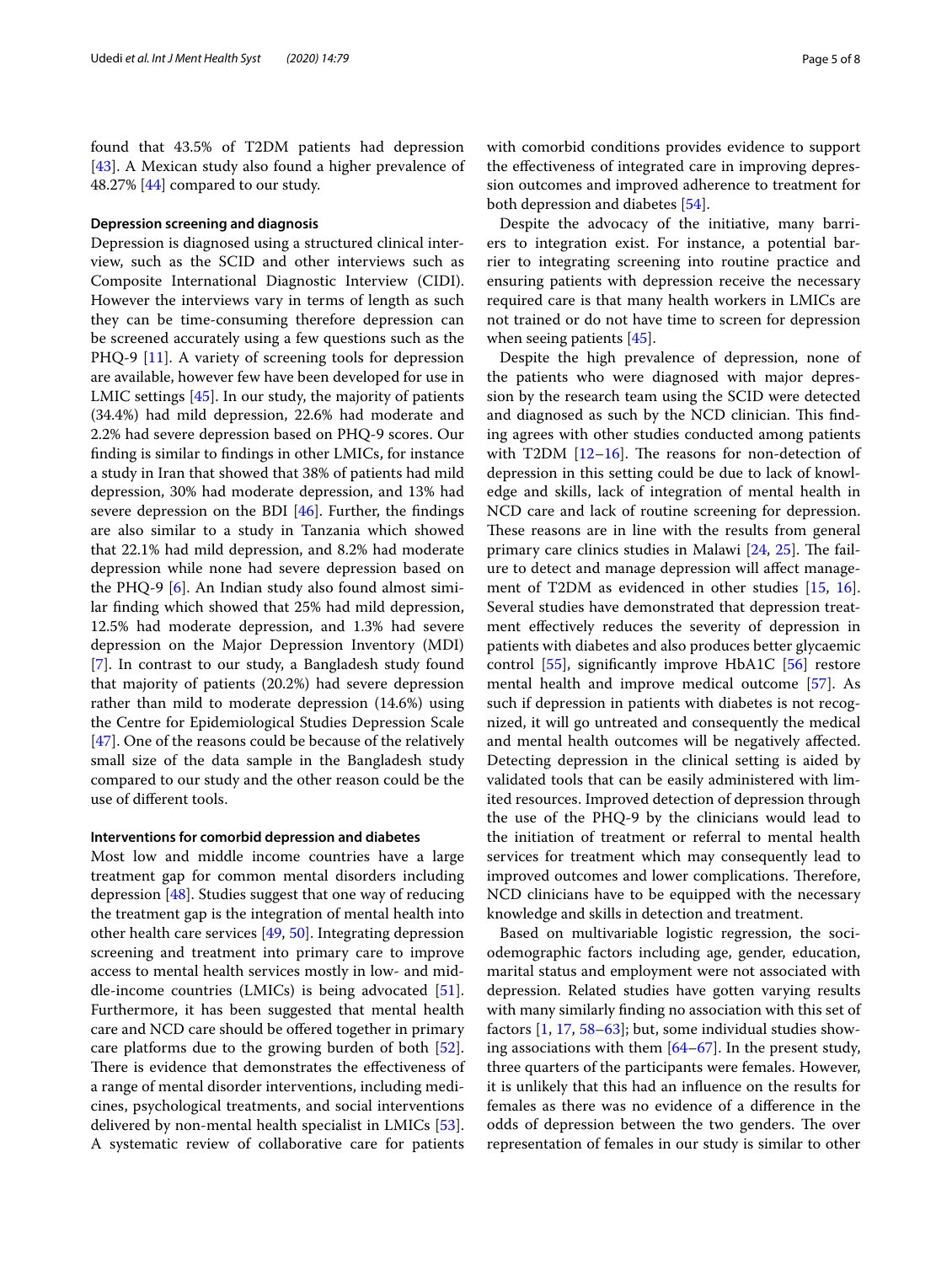studies like the Malawi STEPS Survey [[68](#page-7-9)], which may be due to the increased health care seeking behaviour by females relative to males.

One notable strength of this study is that it used a gold standard, the SCID for depression that had previously been used in diferent studies in Malawi. Furthermore, the quality of administration of the PHQ-9 and of the SCID was very good as the research assistants had training in administration of the research tools and received regular supervision from the principal investigator. To our knowledge, this is the frst study analyzing depression among patients with diabetes in Malawian population.

#### **Study limitations**

The results of this study should however be interpreted in light of limitation. The limitation of this study is that the participants were selected through a consecutive sampling technique from two specialized NCD clinics in Lilongwe which may not be representative of the wider population. However, despite this limitation, the paper flls an important knowledge gap regarding the prevalence and detection of depression among patients with diabetes in Malawi, given the dearth of evidence in LMIC settings. In this regard, the paper shows a crucial gap and has the potential to stimulate policy makers and clinicians to develop interventions to improve detection of depression among patients with diabetes.

#### **Conclusions**

Depression is prevalent among patients with type 2 diabetes mellitus attending NCD clinics in Malawi. The evidence from this study shows that depression is undiagnosed in patients with diabetes in NCD clinics. Clinicians in NCD clinics must know how to screen for depression and ensure availability of treatment. Clinicians should consider using screening tools to identify depression among patients with type 2 diabetes. Furthermore, there must be a parallel focus on establishing mental health services to which these identifed patients could be connected. It is therefore important to explore ways to identify depression in NCD clinics.

#### **Acknowledgements**

The authors would like to express our sincere gratitude to DELTAS Africa Initiative through the African Mental Health Research Initiative (AMARI) for their fnancial support of this study. We would also like to thank the patients for their participation in the study. Finally, we would like to thank the research assistants who were responsible for consenting patients and data collection.

#### **Authors' contributions**

MU, ASM and BWP were involved in the conceptualization of the study. MU, ASM, BWP and RCS supported the study implementation. MU analyzed the data and drafted the manuscript. ASM, RCS and BWP edited the manuscript. All authors read and approved the fnal manuscript.

#### **Funding**

This study presents independent work supported through the DELTAS Africa Initiative [DEL-15-01]. The DELTAS Africa Initiative is an independent funding scheme of the African Academy of Sciences (AAS)'s Alliance for Accelerating Excellence in Science in Africa (AESA) and supported by the New Partnership for Africa's Development Planning and Coordinating Agency (NEPAD Agency) with funding from the Wellcome Trust [DEL-15-01] and the UK government. The views expressed in this publication are those of the author(s) and not necessarily those of AAS, NEPAD Agency, Wellcome Trust or the UK government.

#### **Availability of data and materials**

The datasets used and/or analyzed during the current study are available from the corresponding author on reasonable request.

#### **Ethics approval and consent to participate**

The ethical approval for the study was obtained from the College of Medicine Research and Ethics Committee (COMREC). All participants were provided with the necessary information of the study. We obtained written informed consent from the participants prior to data collection.

#### **Consent for publication**

Not applicable.

#### **Competing interests**

The authors declare that they have no competing interests.

#### **Author details**

<sup>1</sup> Department of Mental Health, College of Medicine, University of Malawi, Chichiri, P/Bag 360, Blantyre 3, Malawi. <sup>2</sup> Department of Clinical Services, Ministry of Health, P.O. Box 30377, Capital City, Lilongwe 3, Malawi.<sup>3</sup> Department of Public Health, College of Medicine, University of Malawi, Chichiri, P/Bag 360, Blantyre 3, Malawi. 4 Africa Center of Excellence in Public Health and Herbal Medicine, College of Medicine, University of Malawi, Chichiri, P/Bag 360, Blantyre 3, Malawi. 5 Epidemiology Department, University of North Carolina At Chapel Hill Gillings School of Global Public Health, 135 Dauer Dr, Chapel Hill, NC 27599, USA. <sup>6</sup> Division of Psychiatry, University of Edinburgh, Royal Edinburgh Hospital, Morningside Park, Edinburgh EH10 5HF, UK. 7 Malawi Epidemiology and Intervention Research Unit (MEIRU), Box 148, Lilongwe 3, Malawi.

Received: 1 July 2020 Accepted: 29 October 2020 Published online: 04 November 2020

#### **References**

- <span id="page-5-0"></span>1. Black SA, Markides KS, Ray LA. Depression predicts increased incidence of adverse health outcomes in older Mexican Americans with type 2 diabetes. Diabetes Care. 2003;26(10):2822–8.
- <span id="page-5-1"></span>2. Akpalu J, Yorke E, Ainuson-Quampah J, Balogun W, Yeboah K. Depression and glycaemic control among type 2 diabetes patients: a crosssectional study in a tertiary healthcare facility in Ghana. BMC Psychiatry. 2018;18:357.
- <span id="page-5-2"></span>3. Msyamboza KP, Mvula CJ, Kathyola D. Prevalence and correlates of diabetes mellitus in Malawi: population-based national NCD STEPS survey. BMC Endocrine Disord. 2014;14(1):41.
- <span id="page-5-3"></span>4. Roy T, Lloyd CE. Epidemiology of depression and diabetes: a systematic review. J Afect Disord. 2012;142:S8–21.
- <span id="page-5-4"></span>5. Moussavi S, Chatterji S, Verdes E, Tandon A, Patel V, Ustun B. Depression, chronic diseases, and decrements in health: results from the World Health Surveys. Lancet. 2007;370(9590):851–8.
- <span id="page-5-7"></span>6. Khan ZD, Lutale J, Moledina SM. Prevalence of depression and associated factors among diabetic patients in an outpatient diabetes clinic. Psychiatry J. 2019;2019:2083196.
- <span id="page-5-5"></span>7. Mathew C, Dominic M, Isaac R, Jacob J. Prevalence of depression in consecutive patients with type 2 diabetes mellitus of 5-year duration and its impact on glycemic control. Indian J Endocrinol Metab. 2012;16(5):764–8.
- <span id="page-5-6"></span>8. Vinik A, Casellini C, Nevoret ML. Diabetic Neuropathies. In: Feingold KR, Anawalt B, Boyce A, Chrousos G, de Herder WW, Dungan K, et al.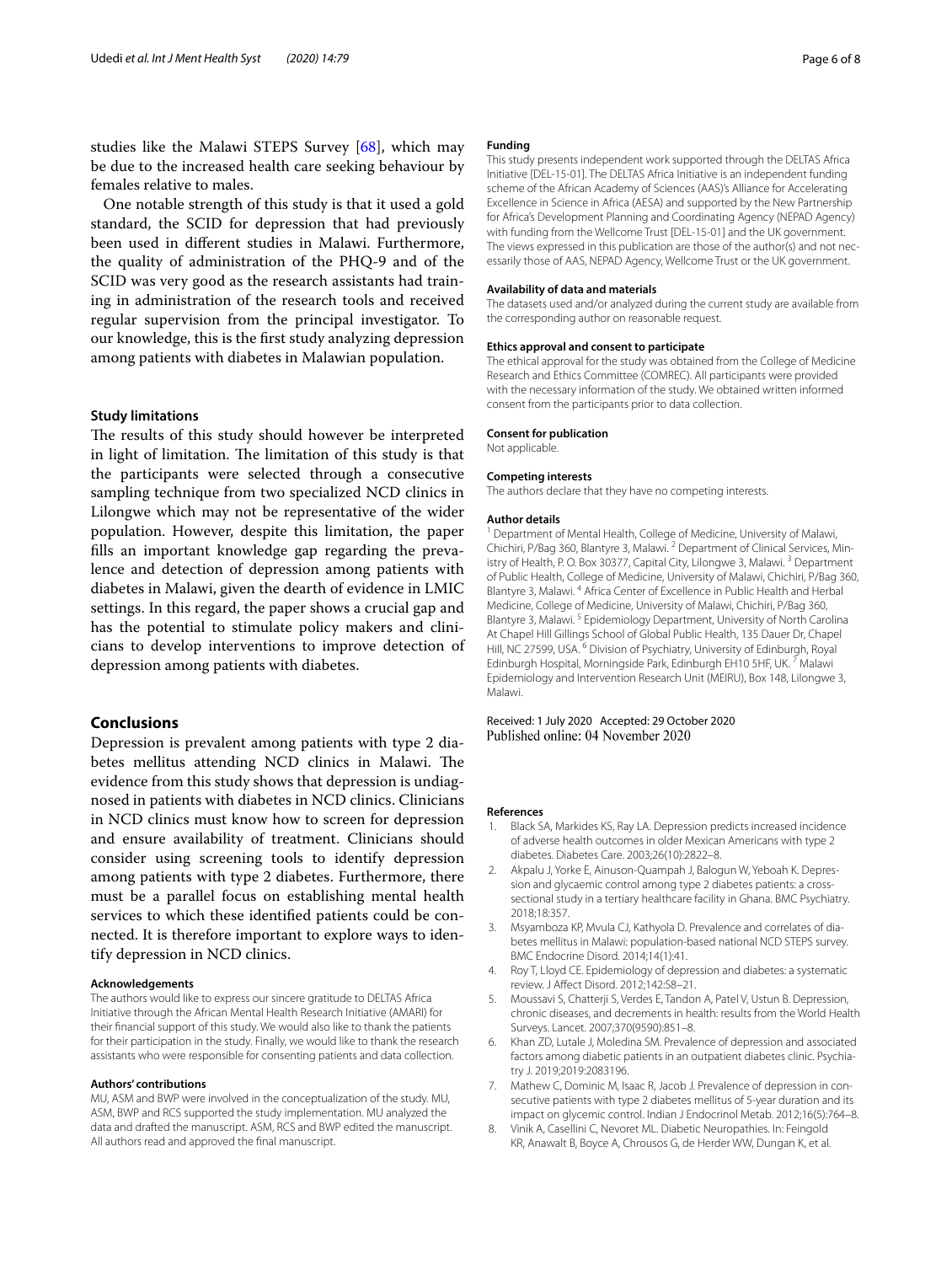editors. Endotext. South Dartmouth (MA): MDText.com, Inc. Copyright © 2000–2020, MDText.com, Inc.; 2000.

- <span id="page-6-0"></span>9. Lustman P, Clouse R. Depression in diabetic patients: the relationship between mood and glycemic control. J Diabetes Complicat. 2005;19:113–22.
- <span id="page-6-1"></span>10. Boulanger L, Zhao Y, Foster TS, Fraser K, Bledsoe SL, Russell MW. Impact of comorbid depression or anxiety on patterns of treatment and economic outcomes among patients with diabetic peripheral neuropathic pain. Curr Med Res Opin. 2009;25(7):1763–73.
- <span id="page-6-2"></span>11. Darwish L, Beroncal E, Sison MV, Swardfager W. Depression in people with type 2 diabetes: current perspectives. Diabetes Metab Syndr Obes. 2018;11:333–43.
- <span id="page-6-3"></span>12. Katon W, Von Korff M, Ciechanowski P, Russo J, Lin E, Simon G. Behavioral and clinical factors associated with depression among individuals with diabetes. Diabetes Care. 2004;27:914–20.
- 13. Alshehri AA, Al-Gadouri MA, Abdulrahim FM, Fatani BZ, Alsaedi AJ, Al-Daham D, et al. Prevalence of depression among diabetic patients in Makkah. Egypt J Hosp Med. 2018;71(1):2243–9.
- 14. Li C, Ford ES, Zhao G, Ahluwalia IB, Pearson WS, Mokdad AH. Prevalence and correlates of undiagnosed depression among US adults with diabetes: the Behavioral Risk Factor Surveillance System, 2006. Diabetes Res Clin Pract. 2009;83(2):268–79.
- <span id="page-6-36"></span>15. Lin EH, Rutter CM, Katon W, Heckbert SR, Ciechanowski P, Oliver MM, et al. Depression and advanced complications of diabetes: a prospective cohort study. Diabetes Care. 2010;33(2):264–9.
- <span id="page-6-4"></span>16. Lin EH, Katon W, Von Korff M, Rutter C, Simon GE, Oliver M, et al. Relationship of depression and diabetes self-care, medication adherence, and preventive care. Diabetes Care. 2004;27(9):2154–60.
- <span id="page-6-5"></span>17. Raval A, Dhanaraj E, Bhansali A, Grover S, Tiwari P. Prevalence & determinants of depression in type 2 diabetes patients in a tertiary care centre. Indian J Med Res. 2010;132(2):195.
- 18. Reddy P, Philpot B, Ford D, Dunbar JA. Identifcation of depression in diabetes: the efficacy of PHQ-9 and HADS-D. Br J Gen Pract. 2010;60(575):e239–45.
- <span id="page-6-6"></span>19. Bryan C, Songer T, Brooks MM, Rush AJ, Thase ME, Gaynes B, et al. The impact of diabetes on depression treatment outcomes. Gen Hosp Psychiatry. 2010;32(1):33–41.
- <span id="page-6-7"></span>20. Gowshall M, Taylor-Robinson SD. The increasing prevalence of noncommunicable diseases in low-middle income countries: the view from Malawi. Int J General Med. 2018;11:255–64.
- 21. Msyamboza KP, Ngwira B, Dzowela T, Mvula C, Kathyola D, Harries AD, et al. The burden of selected chronic non-communicable diseases and their risk factors in Malawi: nationwide STEPS survey. PLoS ONE. 2011;6(5):e20316.
- 22. Soliman EZ, Juma H. Cardiac disease patterns in Northern Malawi: epidemiologic transition perspective. J Epidemiol. 2008;18(5):204–8.
- <span id="page-6-8"></span>23. Payne CF, Mkandawire J, Kohler HP. Disability transitions and health expectancies among adults 45 years and older in Malawi: a cohort-based model. PLoS Med. 2013;10(5):e1001435.
- <span id="page-6-9"></span>24. Kauye F, Jenkins R, Rahman A. Training primary health care workers in mental health and its impact on diagnoses of common mental disorders in primary care of a developing country, Malawi: a cluster-randomized controlled trial. Psychol Med. 2014;44(03):657–66.
- <span id="page-6-10"></span>25. Udedi M. The prevalence of Depression among patients and its detection by primary health care workers at Matawale Health Centre (Zomba). Malawi Med J. 2014;26(2):34–7.
- <span id="page-6-11"></span>26. Udedi MM, Pence BW, Kauye F, Muula AS. Study protocol for evaluating the efectiveness of depression management on gylcaemic control in non-communicable diseases clinics in Malawi. BMJ Open. 2018;8(10):e021601.
- <span id="page-6-12"></span>27. Mathieson K. Making sense of biostatistics: types of nonprobability sampling. J Clin Res Best Pract. 2014;10(10).
- <span id="page-6-13"></span>28. Kroenke K, Spitzer RL, Williams JB. The PHQ-9: validity of a brief depression severity measure. J Gen Intern Med. 2001;16(9):606–13.
- <span id="page-6-14"></span>29. Udedi M, Muula AS, Stewart RC, Pence BW. The validity of the patient health Questionnaire-9 to screen for depression in patients with type-2 diabetes mellitus in non-communicable diseases clinics in Malawi. BMC Psychiatry. 2019;19(1):81.
- <span id="page-6-15"></span>30. First MB, Spitzer R, Gibbon M, Williams JB. Structured clinical interview for DSM-IV clinical version (SCID-I/CV). Washington DC: American Psychiatric Press; 1997.
- <span id="page-6-16"></span>31. Jiskoot P. On-the-job training of clinical officers in Malawi. Malawi Med J. 2008;20(3):74–7.
- 32. Darwinkel MC, Nduru JM, Nabie RW, Aswani JA. Evaluating the role of clinical officers in providing reproductive health services in Kenya. Hum Resour Health. 2018;16(1):31.
- 33. Wilson A, Lissauer D, Thangaratinam S, Khan KS, MacArthur C, Coomarasamy A. A comparison of clinical officers with medical doctors on outcomes of caesarean section in the developing world: meta-analysis of controlled studies. BMJ. 2011;342:d2600.
- <span id="page-6-17"></span>34. Muula AS. Case for clinical officers and medical assistants in Malawi. Croat Med J. 2009;50(1):77–8.
- <span id="page-6-18"></span>35. Weston W, Smedley J, Bennett A, Mortimer K. The Cooking and Pneumonia Study (CAPS) in Malawi: implementation of remote source data verifcation. PloS ONE. 2016. [https://doi.org/10.1371/journ](https://doi.org/10.1371/journal.pone.0155966) [al.pone.0155966](https://doi.org/10.1371/journal.pone.0155966).
- <span id="page-6-19"></span>36. Lowe B, Kroenke K, Herzog W, Grafe K. Measuring depression outcome with a brief self-report instrument: sensitivity to change of the Patient Health Questionnaire (PHQ-9). J Afect Disord. 2004;81(1):61–6.
- <span id="page-6-20"></span>37. Lowe B, Unutzer J, Callahan CM, Perkins AJ, Kroenke K. Monitoring depression treatment outcomes with the patient health questionnaire-9. Med Care. 2004;42(12):1194–201.
- <span id="page-6-21"></span>38. Lloyd CE, Nouwen A, Sartorius N, Ahmed HU, Alvarez A, Bahendeka S, et al. Prevalence and correlates of depressive disorders in people with Type 2 diabetes: results from the International Prevalence and Treatment of Diabetes and Depression (INTERPRET-DD) study, a collaborative study carried out in 14 countries. Diabet Med. 2018;35:760–9.
- <span id="page-6-22"></span>39. Mendenhall E, Norris SA, Shidhaye R, Prabhakaran D. Depression and type 2 diabetes in low- and middle-income countries: A systematic review. Diabetes Res Clin Pract. 2014;103(2):276–85.
- <span id="page-6-23"></span>40. Mossie TB, Berhe GH, Kahsay GH, Tareke M. Prevalence of depression and associated factors among diabetic patients at Mekelle City, North Ethiopia. Indian J Psychol Med. 2017;39(1):52–8.
- <span id="page-6-24"></span>41. Bensbaa S, Agerd L, Boujraf S, Araab C, Aalouane R, Rammouz I, et al. Clinical assessment of depression and type 2 diabetes in Morocco: economical and social components. J Neurosc Rural Pract. 2014;5(03):250–3.
- <span id="page-6-25"></span>42. Teshome HM, Ayalew GD, Shiferaw FW, Leshargie CT, Boneya DJ. The prevalence of depression among diabetic patients in Ethiopia: a systematic review and meta-analysis, 2018. Depress Res Treat. 2018;2018:6135460.
- <span id="page-6-26"></span>43. Khuwaja AK, Lalani S, Dhanani R, Azam IS, Rafque G, White F. Anxiety and depression among outpatients with type 2 diabetes: A multi-centre study of prevalence and associated factors. Diabetol Metab Syndr. 2010;2(1):72.
- <span id="page-6-27"></span>44. Tovilla-Zarate C, Juarez-Rojop I, Peralta Jimenez Y, Jimenez MA, Vazquez S, Bermudez-Ocana D, et al. Prevalence of anxiety and depression among outpatients with type 2 diabetes in the Mexican population. PLoS ONE. 2012;7(5):e36887.
- <span id="page-6-28"></span>45. Ali G-C, Ryan G, De Silva MJ. Validated screening tools for common mental disorders in low and middle income countries: a systematic review. PLoS ONE. 2016;11(6):e0156939.
- <span id="page-6-29"></span>46. Shahrakivahed A, Moushtagh Z, Firozkohi M, Jahantigh M. Frequency and severity of depression in diabetic patients referred to the diabetic center of Zabol. Interdiscip J Contemp Res Bus. 2012;4(1):935.
- <span id="page-6-30"></span>47. Rahman M, Rahman MA, Flora MS, Karim R, Zaman MR. Depression and its association with socio-demographic characteristics among type 2 diabetes mellitus patients of Bangladesh. Mymensingh Med J. 2012;21(3):490–6.
- <span id="page-6-31"></span>48. Patel V, Maj M, Flisher AJ, De Silva MJ, Koschorke M, Prince M, et al. Reducing the treatment gap for mental disorders: a WPA survey. World Psychiatry. 2010;9(3):169–76.
- <span id="page-6-32"></span>49. Patel V, Thornicroft G. Packages of care for mental, neurological, and substance use disorders in low-and middle-income countries: PLoS Medicine Series. PLoS Med. 2009. [https://doi.org/10.1371/journal.pmed.1000160.](https://doi.org/10.1371/journal.pmed.1000160)
- <span id="page-6-33"></span>50. Lancet Global Mental Health Group. Scale up services for mental disorders: a call for action. Lancet. 2007;370(9594):1241–52.
- <span id="page-6-34"></span>51. WHO. The World Health Report 2001: mental health: new understanding, new hope. Geneva: World Health Organization; 2001.
- <span id="page-6-35"></span>52. Ngo VK, Rubinstein A, Ganju V, Kanellis P, Loza N, Rabadan-Diehl C, et al. Grand challenges: integrating mental health care into the non-communicable disease agenda. PLoS Med. 2013;10(5):e1001443.